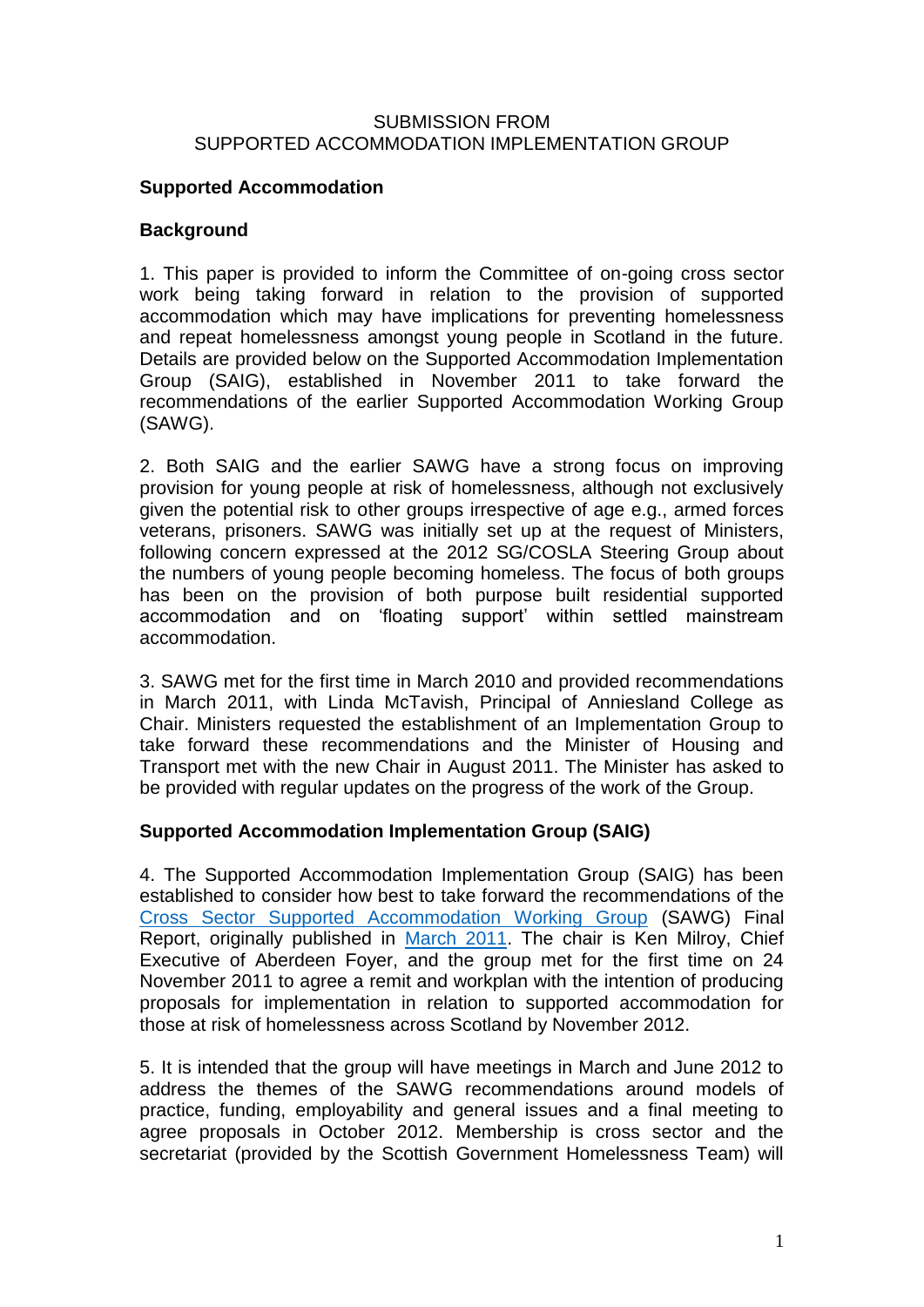work with stakeholders not represented on the group to ensure any evidence submitted is included in the deliberations of the group.

6. The group will also work with stakeholders to ensure service user involvement is a feature of the work of the group. The Scottish Homelessness and Involvement Network (SHIEN), which is funded by the Scottish Government to promote service user involvement amongst those that have experienced homelessness, is represented on the Group.

7. The remit of SAIG, agreed at the first meeting in November 2011 is:

To inform and influence progress towards the implementation of recommendations of the [Cross Sector](http://www.scotland.gov.uk/Topics/Built-Environment/Housing/homeless/HomelessnessPrevention/CSSuppAcWG) Supported Accommodation Working Group [Final Report](http://www.scotland.gov.uk/Publications/2011/11/10102232/0) aimed at supporting the development of a network of supported accommodation across Scotland for those at particular risk of homelessness including young people. To provide proposals for cross sector stakeholders to develop and where possible, improve, current practice and provision within supported accommodation across Scotland in line with Scottish Government objectives for tackling and preventing homelessness.

8. With the establishment of SAIG, it has been recognised that there have been wider policy developments since the publication of SAWG recommendations in March 2011, which SAIG will need to consider in taking forward its work plan e.g., proposals for welfare reform. The Department for Work and Pensions proposes major changes to the way housing benefit is calculated and delivered in relation to Supported Accommodation. It is not yet clear precisely what these changes will be but given their potentially significant impact, SAIG and other stakeholders focussing on tackling and preventing homelessness in Scotland will wish to monitor developments in this area.

#### **The Recommendations of SAWG : Published March 2011**

#### **Models of Practice**

1) Provision should be as flexible and tailored to the individual as possible to avoid available accommodation dictating the response from housing providers ahead of support needs. Services should go beyond the provision of housing and be needs driven and focussed on outcomes not processes.

2) There is a need for a wide range of options and services for the diverse client group at risk of homelessness. Accommodation based and nonaccommodation based services (such as floating support in mainstream tenancies) should be available alongside generic and specialist support.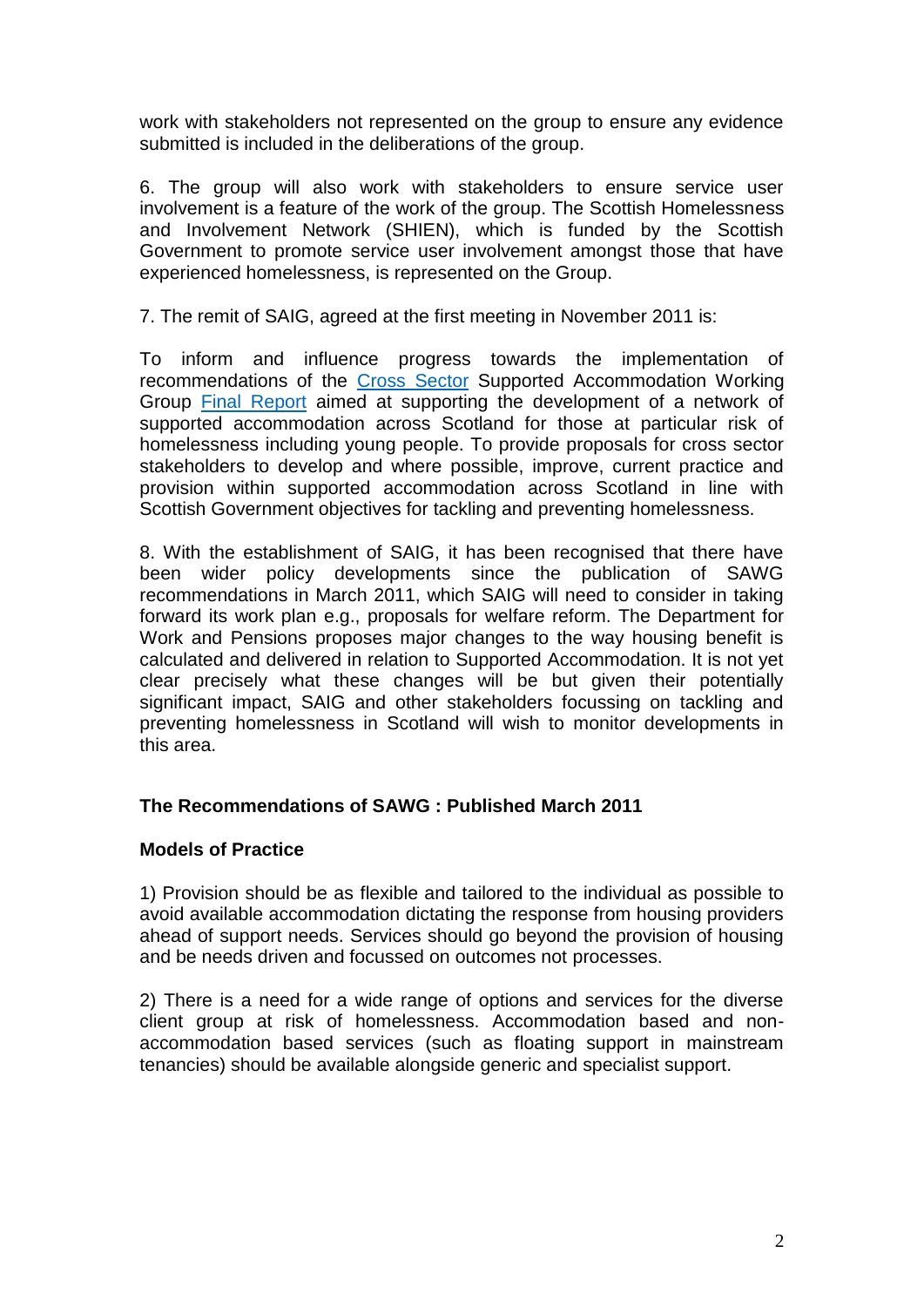3) Timing is vital to successful outcomes with the initial assessment process crucial to positive outcomes in all supported accommodation services. This assessment should include health, employability and financial advice with awareness that not all issues which may affect positive outcomes will necessarily be revealed at the initial assessment stage.

4) Empowerment of the individual through participation and involvement must be central to the delivery of all supported accommodation services and may be linked to personal recovery. Peer support, voluntary and paid, should be utilised where appropriate as an important part of this process. This approach should be taken forward in the context of the national personalisation and self directed support agenda.

5) All supported accommodation services should be aware that for service users, supportive relationships with staff are likely to be the most important factor, with nurturing and care existing alongside the opportunity to get involved in a variety of positive activities. Where support is residential, smaller scale provision is more likely to benefit service users.

# **Funding**

6) Existing Local and Regional planning frameworks should be utilised for developing supported accommodation for those at risk of homelessness with consideration given to a funding mechanism to incentivise shared planning. The priority of any fund should be to release funds from silos to areas of need. Any funding initiatives for developing supported accommodation for those at risk of homelessness across Scotland need to be part of a clear planning framework which addresses both the capital and revenue needs of services.

7) Registered Social Landlords ( RSLs) have an important contribution to make in the expansion of supported accommodation for those at risk of homelessness in Scotland, working strategically with local authorities. To allow RSLs to develop this role, it is recommended that a funding stream with similar objectives to Wider Role be maintained or developed as an important driver in this process.

8) In a period of restricted public spending, non government funding can have an important contribution to make to the expansion of supported accommodation for those at risk of homelessness in Scotland. New levers for attracting non-Government money alongside or linked to existing funding streams should be explored. The funding model of Inspiring Scotland and other models across the world provide a guide for promoting innovation and levering in resources to develop social philanthropy in this area. Promoting the establishment of Trust Funds for attracting money to supported accommodation on a themed basis should also be considered.

9) Social return on investment models and other approaches for measuring outcomes should be piloted around supported accommodation for those at risk of homelessness taking advantage of the new Better Futures housing support monitoring tool.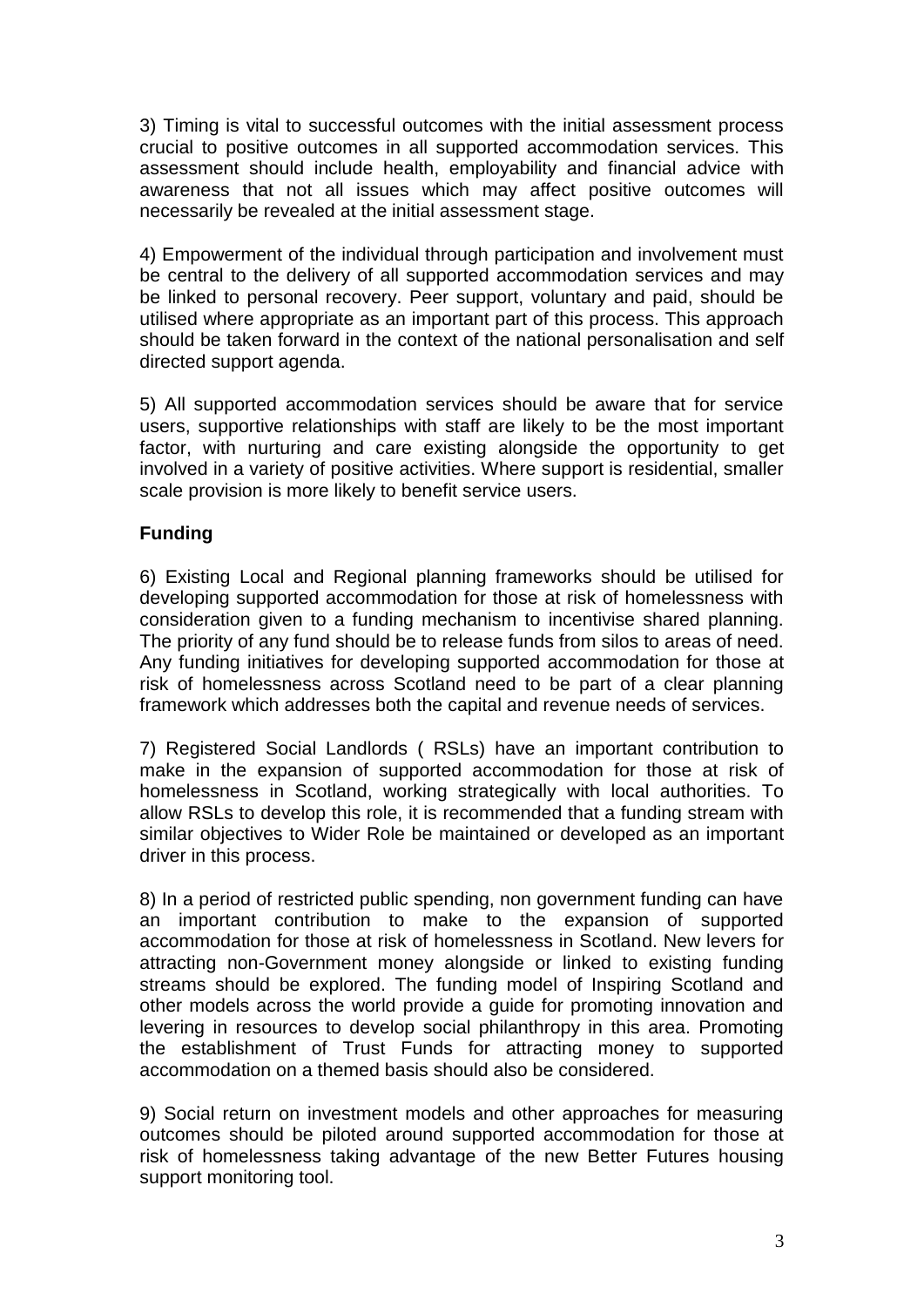## **Employability**

10) Employability support should be part of the core service offered in supported accommodation. All housing support providers should be able to ensure that employability related activity is a core element of support and this may require staff training. It should also be recognised there is also a direct link between participation and involvement of service users and the development of employability skills and these should be encouraged.

11) The further education sector can have a role to play in the provision of supported accommodation for those at risk of homelessness in Scotland and links between housing support providers and this sector should be strengthened to support those colleges that aspire to develop this role.

12) A lever already exists to enable housing support providers to participate in employability strategies for young people through the work of local authorityled More Choices More Chances (MCMC) Partnerships. Housing providers are encouraged to link in to these Partnerships either individually or through a network approach. This will help to ensure that the needs of young people requiring housing support are considered and that local direction and developments are related back to housing support partners. The Better Futures housing support monitoring tool has a role to play in measuring progress.

13) While recognising that benefit trap issues remain for those at risk of homelessness in supported accommodation, models of innovative practice for the development of employability skills and provision of employability support in supported accommodation already exist across Scotland and shared practice and signposting could be enhanced. The Scottish Government's Employability Learning Network should be promoted and more fully utilised as a national resource including for those delivering supported accommodation services across Scotland.

#### **General**

14) It is vital to emphasise the importance of continuing adequate and appropriate welfare benefits for young people at risk of homelessness to the Department of Work and Pensions. Without these, strategies to improve outcomes for those at risk of homelessness through the use of supported accommodation will be undermined.